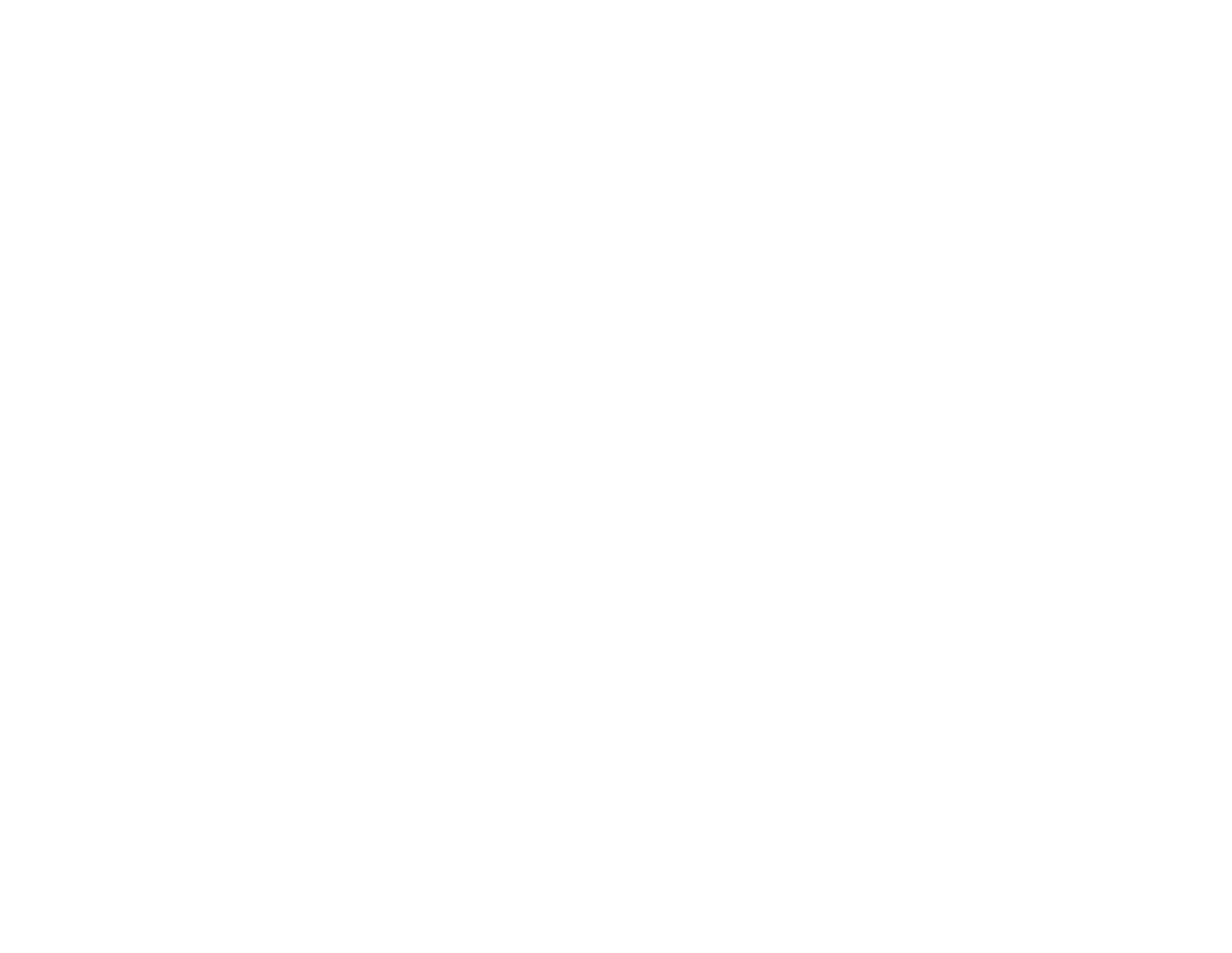# **Contents**

|                                                                        | 6              |
|------------------------------------------------------------------------|----------------|
| Consensus Reality, Nonviolence, Liberal Consent                        | $\overline{7}$ |
| Can We Rescue the Political Discourse of Consent?                      | 11             |
| Desire, Consent, and Politics                                          | 17             |
| Introducing Seduction                                                  | 19             |
| Transformation, Invitation, Contagion                                  | 22             |
| When Seduction Fails                                                   | 23             |
| Into the Unknown $\ldots \ldots \ldots \ldots \ldots \ldots \ldots$ 24 |                |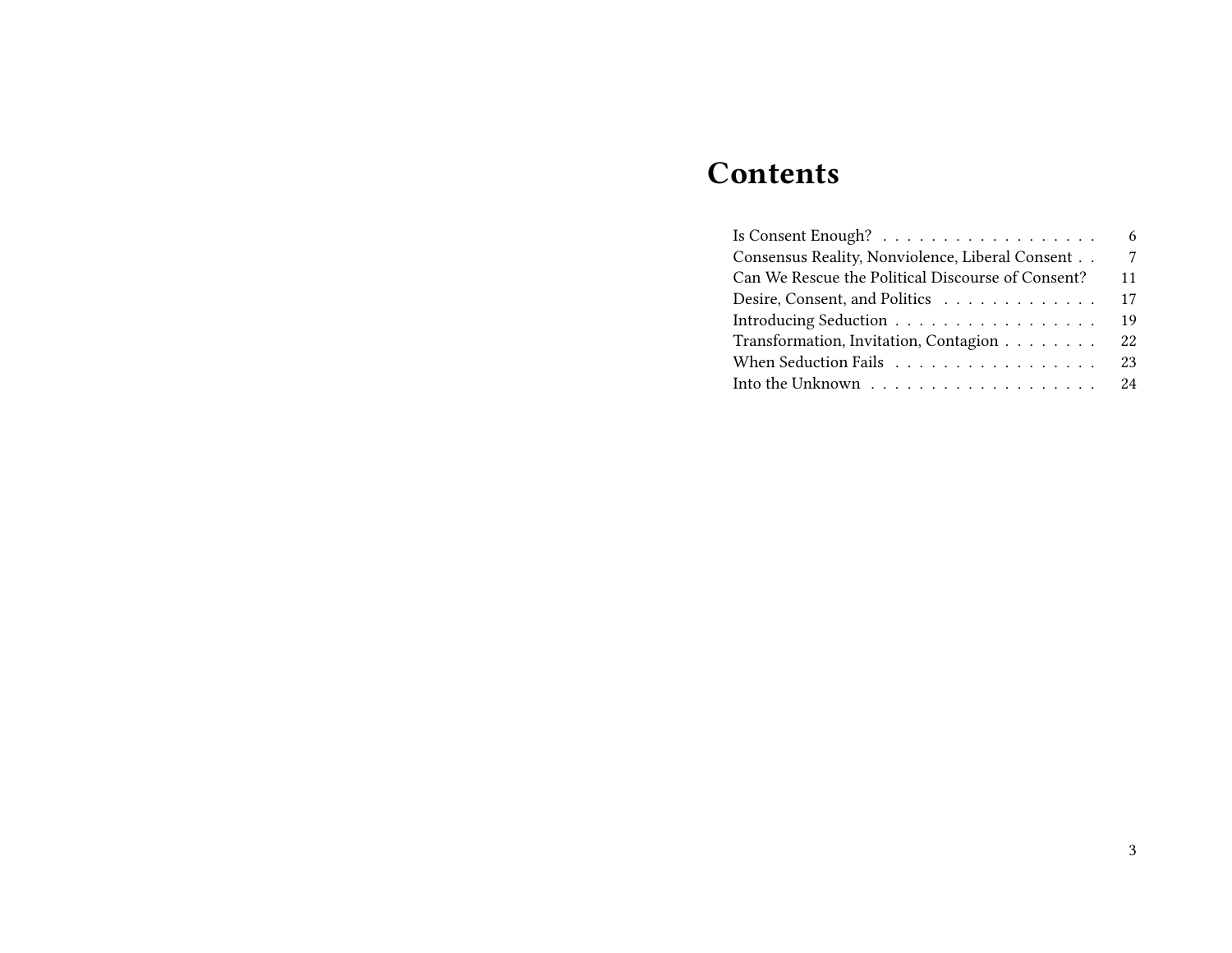sus reality. We take risks to induce others to share them with us; we take care of each other so we can be dangerous together.

Ultimately, the politics of seduction don't rely on rational argumentation to influence people. We dive headlong into the terrifying fires of transformation, allowing strange passions to seize us. It's not that these desires are "ours"; rather, we are theirs. We become lightning rods that crackle with flows of charged desire.

Let's not forget the importance of seducing *ourselves* with our actions. It's frighteningly easy for activism to ossify into dreary, repetitive routines. Actions that don't emerge out of our own desires are unlikely to seduce us or anyone else. Sure, some kids will be radicalized by the Food Not Bombs run by four burnt-out punks who resent every Sunday they spend in the kitchen. But we forge our deepest relationships of struggle in collectively experiencing the new, the exciting, the terrifying. It's not only beautiful but *strategic* to live lives that push to the outermost edges of what's possible.

The stakes are high. From consent discourse, we retain the prioritization of caring for others and paying attention to their needs. We must never disregard the well-being of those we invite into zones of transformation; yet neither can we play it safe and allow consensus reality to dictate our range of possible dreams and actions. We cannot promise safety, but we can share in the danger of the unknown, in its pleasures and its risks.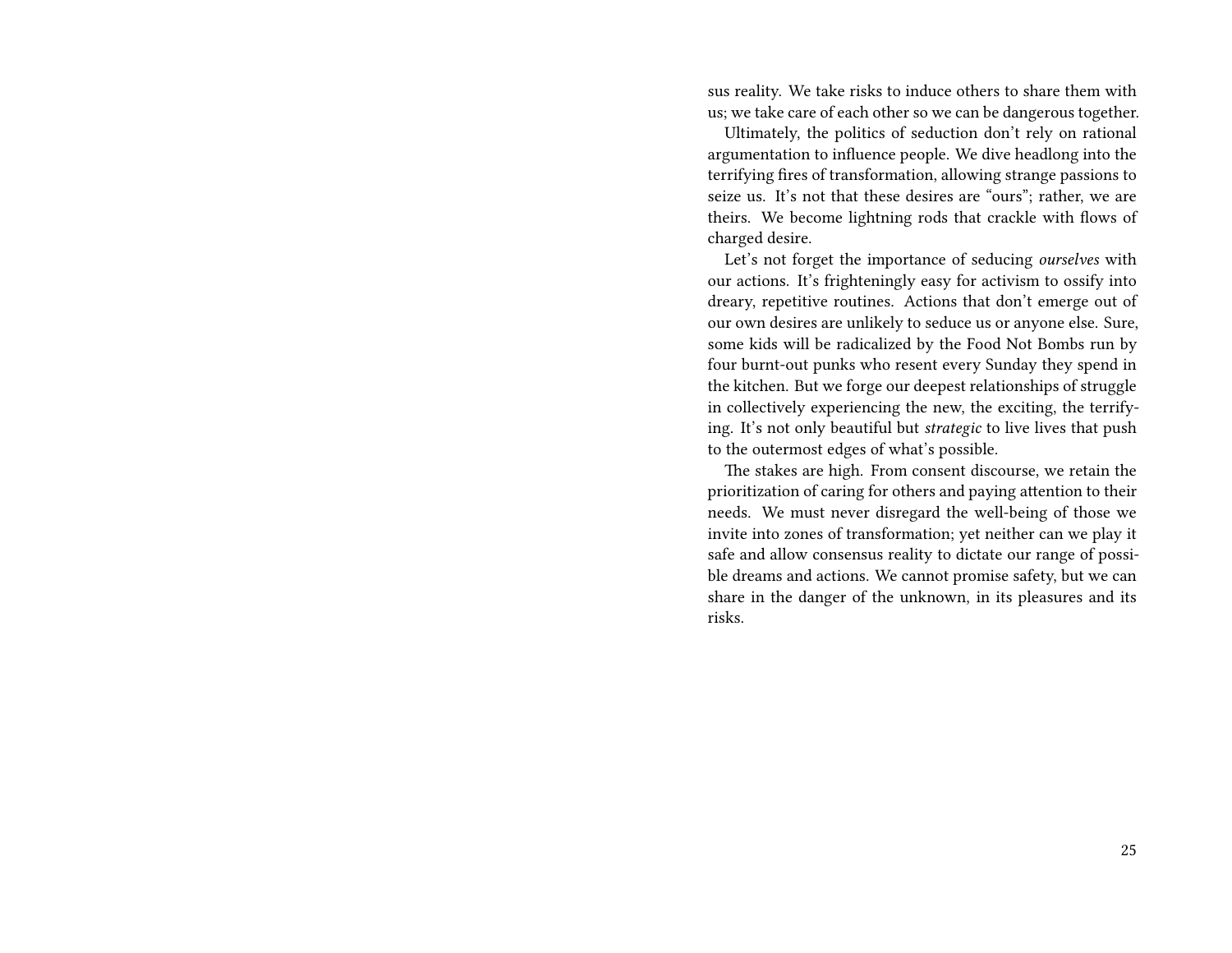contagion of subversive ideas and practices, not the power of a specific social body—be it anarchists or the Party.

Sometimes when our seductions fail, those we've attempted to invite feel used rather than seduced. Over the years, this has proved one of the primary causes of the unpopularity of unilateral militant activity. It's flattering to be offered a role as a protagonist in an exciting story, but it isn't so pleasant to feel that others are trying to take advantage of you. When people speak with frustration in a debriefing conversation about the lack of consent implicit in how an action played out, we must understand that as a failure of seduction. When they speak of consent, they're describing their reaction to the actions that took place; our analysis of seduction treats the *desires* underlying these as the center of gravity.

Perhaps we can best understand such conflicts by reframing them: they are not merely contests between people with different desires, but contests between different desires playing out between people as well as within individuals. The failure of an unpopular action doesn't stem from the fact that it failed to *meet* the desires of participants or bystanders. Rather, the action failed to *enable* subversive desires to arise or flow into new hosts. Critics who frame their objections in consent discourse may not be fundamentally opposed to the tactics in question after all; they may simply not feel that they had the chance to become protagonists in their own stories of rebellion.

### **Into the Unknown**

What are anarchists good for? We don't see ourselves as "the" revolutionary subject, nor its vanguard or representative. But that doesn't mean we're irrelevant to the struggles and upheavals around us. We up the ante and rep the anti; we call bluffs and take dares; we discover lines of flight out of consen-

We who fight to create a freer world face a fundamental contradiction. On one hand, we don't want to become a vanguard, "leading" or imposing our will on others, as that would run counter to our anti-authoritarian values. On the other hand, we believe with good justification that our political goals—including the destruction of capitalism, the state, and hierarchy—can't be accomplished without strategies that are currently unpalatable to most of our fellow citizens. The impoverishment of millions and the destruction of our ecosystems demand that we act decisively. What criteria will equip us to challenge these systems without resorting to the authoritarian means we condemn?

Some of us have developed a practice of prioritizing *consent* as a provisional answer to this dilemma. This discourse comes to us through educators who promote it as a tool for fostering mutually respectful sexuality in the midst of a rape culture. Applying this model in our intimate relationships and beyond, we seek to respect others' autonomy by not subjecting them to actions that violate their consent—that is, by staying within the boundaries of others' desires as they determine and articulate them. We reject coercion of any form, whether physical, verbal, economic, or otherwise, and assert our self-determination to participate in or abstain from whatever we choose.

Yet outside of the sexual realm, consent discourse doesn't always offer a sufficient framework with which to evaluate direct action tactics and strategy. Knowing whether an action is consensual may not suffice to indicate whether it is effective or worthwhile. Aware that most people oppose some of our tactics, we don't plan our actions on the basis of consent, yet we don't aspire to become a vanguard, either. Furthermore, since we can only desire on the basis of what we know, we're unlikely to achieve liberation from simply fulfilling the desires we have now without changing the conditions that produced them. So how else might we conceive of our political project, if not through the lens of consent?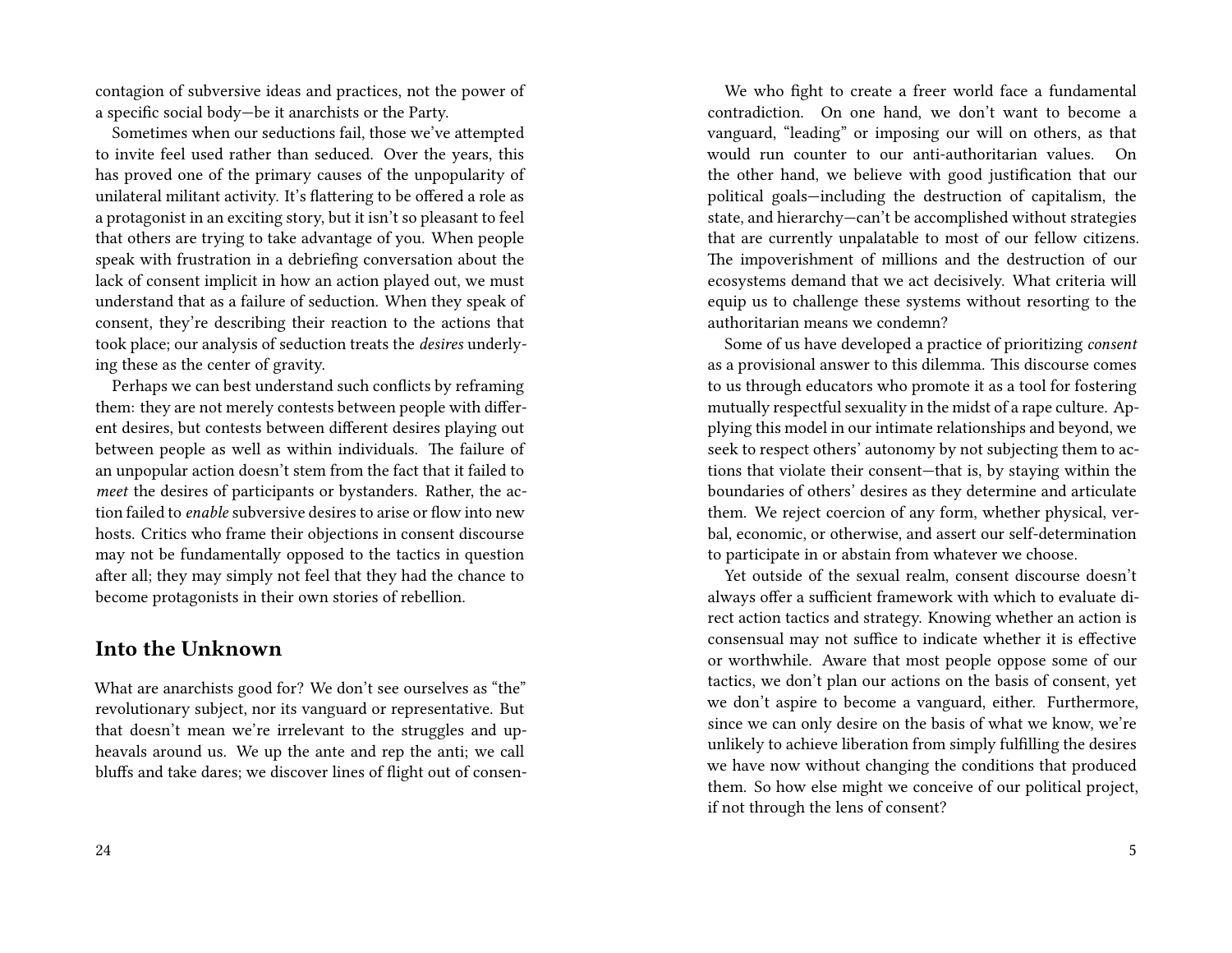A close examination of our activities reveals that in setting out to foment insurrection and transform society, we appear to be operating according to a logic of *seduction.* Are we prepared to accept the implications of this reframing? Let's begin by examining the politics of consent and their limitations.

## **Is Consent Enough?**

At first glance, the notion of basing our political practice on a theory of consent makes intuitive sense. What's our critique of the state? It's a body that wields power over us even to the point of life and death, and yet no one ever asked us if we wanted to be governed. Elections don't even begin to offer us the meaningful alternatives true consent would require. It's been said before: our desires will never fit in their ballot boxes. We promote the principle of voluntary association—the freedom to form whatever groups and collectives we want without being compelled to participate in any. We never had the chance to say no to capitalism, to government, to police, to all the systems of hierarchy that impose their rule—so clearly those can't be consensual in any meaningful way. As we do away with the coercive systems that dominate our lives, we can reconstruct new social relations based on consent: a world in which no one controls anyone else, in which we can determine our own destinies.

It makes sense … doesn't it? Certainly, this discourse of consent offers a compelling way to imagine the world we want to live in. But how does it serve as a strategy for dislodging this one? It's difficult to envision a political practice that stringently respects the consent of all people while simultaneously destroying the fabric of our hierarchical society. If we insist on the unity of means and ends, we have to dismantle coercive institutions and social relationships through non-coercive processes to build a non-coercive society. Abandoning this vision

Free Markets, offering black bandanas and cans of paint as the march leaves the show. Of course, we can't literally invite others to participate in many actions beforehand, either because they have to be organized clandestinely or because we honestly don't know what will happen. But we can shape our actions to maximize the agency of potential participants.

Seduction casts the invitee as the protagonist, the one whose agency counts—in contrast to consent discourse, which merely seeks *permission.* The whole point is for people to discover new desires, to want to do something they didn't want before; they have to be in the driver's seat for that to be possible. In this sense, we are using seduction to mean the opposite of its traditional negative connotation of trying to get something from people against their will or at their expense.

Finally, we aspire to invite others into practices that will prove *contagious*: ideas that self-replicate, models that can be applied in a variety of circumstances, attitudes that prove infectious. *Contagion* ensures that rebellion isn't restricted to activists, scenesters, or any other particular group. Only when revolt spreads so widely that it can no longer be quarantined to a specific demographic will anarchy move permanently beyond the anarchists. We succeed when others emerge from the spaces we create feeling more powerful. We win when the ruptures of possibility we open prove impossible to close.

### **When Seduction Fails**

Unfortunately, our actions don't always achieve these goals. Sometimes we try to cast spells of transformation and they fail.

One way our efforts can go awry is when they position the organizing cabal as the protagonists rather than the invitees we hope to seduce into participation. In these cases, our actions don't spread, but remain the province of a distinct group. For partisans of transformation, what counts is the circulation and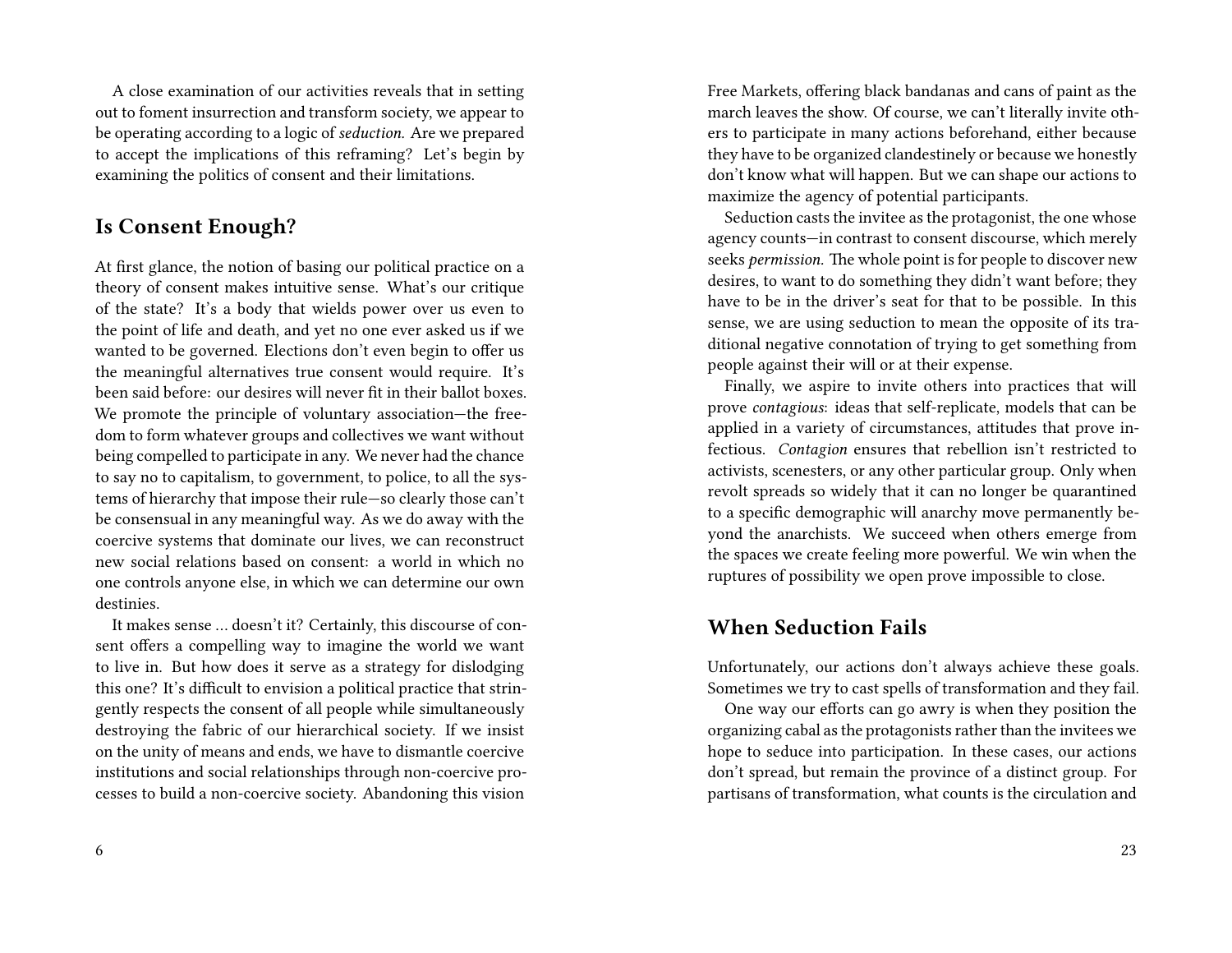### **Transformation, Invitation, Contagion**

How does seduction work? We hypothesize that seduction unfolds via three processes: *transformation, invitation,* and *contagion.* We *transform* circumstances, creating space for new possibilities and thus new desires to flourish; we *invite* others to participate in these new situations, to experiment with different modes of action and desire; and we *infect* others with curiosity, an insatiable desire for freedom, and the means to experiment towards it.

We strive for*transformation* because if we desire on the basis of what we know, we can only induce new desires that exceed the confines of our current reality by shifting the conditions in which we live. Sometimes it can be as simple as doing things in the street without permits, or using a park or building for an entirely new purpose. Disobedience is crucial to transformation; nothing opens up a sense of possibility like literally breaking the rules. But our behavior is constrained by far more than traffic laws and zoning regulations; social norms, gender roles, and innumerable other systems shape how we act, and each way we're constrained provides new terrain for transformation. The key lies in challenging what's taken for granted in a way that opens up the possibility to act differently, and to imagine how the world would be different if those rules and borders were no longer fixed.

*Invitation* requires neither persuasion via rational discourse nor imposition by force. Here we maintain the spirit of consent discourse, asserting our respect for the wishes of others and opposition to coercion. We aspire to a world based on voluntary association, in which participation is based on our own free choice rather than force or manipulation, and thus we aim to prefigure that world through our methods of creative resistance.

This can take many forms: leaving the doors open in the occupied building, modeling mutual aid at public Really Really

could undermine the very basis of our anarchism. Yet if we don't succeed in dislodging capitalism and the state, the bases of economic and political coercion, we'll never arrive at a society in which a consent-based framework could actually be tenable.

How can we resolve these dilemmas? Let's look more closely at what we mean by consent, and how it operates in our society and in our movements.

# **Consensus Reality, Nonviolence, Liberal Consent**

Power and consent are critically intertwined. Power imbalances make it difficult or impossible to give consent freely. Can a much older person have consensual sex with a very young person? Can someone who is subjected to another's economic control freely consent to that person's desires? For consent to be meaningful, it must be possible to say no, any time and for any reason, on one's own terms. When the state monopolizes the use of force and the economy controls access to our very means of survival, we cannot meaningfully choose. We call the boundaries enclosing our ability to consent under these conditions *consensus reality.*

Consensus reality is the range of possible thought and action within a system of power relations. It is enforced not only through traditional institutions of control—such as mass media, religion, and the family—but also through the innumerable subtle norms manifested in common sense, civil discourse, and day-to-day life. It isn't simply the aggregate of all our desires, melded together in a great compromise that allows us all to get along, as democratic mythology would have it. Consensus reality constitutes the ruling class's coordinated attempt to uphold their dominance and our exploitation as efficiently as possible. Capitalist democracy secures that efficiency; it is the system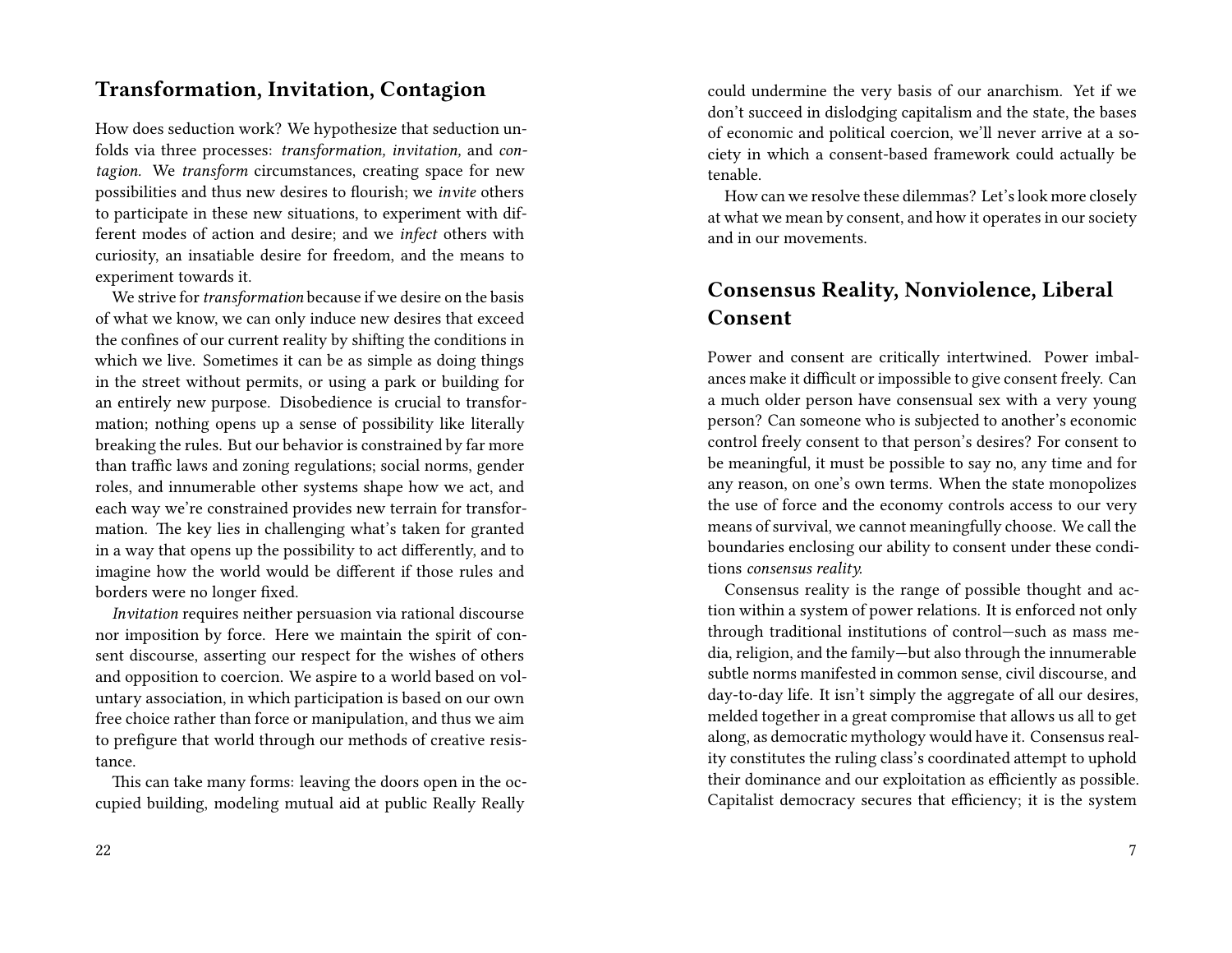that currently provides the largest number of people with incentive to participate in their own exploitation. It offers us a series of meaningless options to disguise a profound lack of agency over our lives. The trump card of capitalist democracy is the idea that everyone's consent is respected in a marketplace of ideas within which desires can be freely expressed and influenced.

We can argue that this marketplace isn't truly free corporations control the mass media, some views get more airtime than others, thus the consent is not fully informed—but this doesn't get at the heart of things. Obviously, equal access to means of influence on a level playing field is impossible in capitalist society. But it is the systems of *power,* not just speech, that determine the framework within which we experience reality. All political systems—whether anarchist, fascist, or democratic—produce particular patterns of social relations. Mere discussion of these systems does not; it cannot transcend the framework in which it occurs.<sup>1</sup> Free speech discourse offers each of us our own box of colored chalk to decorate the cement blocks around our feet, and calls that freedom; whether we can walk away doesn't even enter into the picture. Our experience of what we are and aren't able to do determines our sense of what is possible far more than our ideas and discourses. To shift the boundaries of our imagination and desires, we have to find ways to make new experiences possible beyond the bounds of consensus reality.

Take, for example, the debates about violence and nonviolence that rage in every organizing coalition and Occupy move-

How did you become an anarchist? Did you emerge from the womb in a black hoodie? Did you "always know" you were going to crave riots, stale bagels, and photocopy scams? If not, chances are you had some sort of experience that opened you to a sense of possibility you hadn't previously been able to imagine. For me, it came at age 18, during the height of the anti-Iraq war protests, when I heard a vague rumor that I should show up at a certain concert. I did, and lo and behold, when it ended a group of maniacs appeared with drums and banners, and before I knew it I'd joined 200 others marching in the street, permits be damned. We were unstoppable. The blood boiled in my veins and I howled ecstatically until I lost my voice. Things were never the same again.

Now, I'd participated in polite permitted marches before. If you'd asked me if I desired to go on a feisty unpermitted midnight march, I probably would have thought it sounded cool. But I didn't actively desire it beforehand; if I'd been forthrightly invited, I might have declined out of anxiousness or indifference. The desire was generated by the context, the mystery, and the experience itself. I suspect that the key was that it was unexpected and illicit: it took me beyond myself, opening some door of desire that couldn't be shut. Had someone asked me in advance whether I would consent to participate, that might have undermined the very sense of liberation I experienced.

Trust me, I'm as uncomfortable with the implications of this as you are. But we need to look honestly at the transformative experiences that opened the door for us into radical politics and think about how we can construct and open those types of doors for others. If we're not going to be a vanguard and we're not going to convince everyone to join us through mere rational discourse, this might be what we've got to work with.

 $1$  For instance, within capitalist democracy, the very ability to speak "freely" seems to offer proof of the system's justice by virtue of the state ensuring "free speech." In anarchic social relations, our ability to speak freely justifies itself, needing no state to "protect" it or define its limits. When we frame expressing our desires as "exercising a right," we define our legitimacy to act in terms of our relationship to the state, rather than asserting that our desires are inherently valid.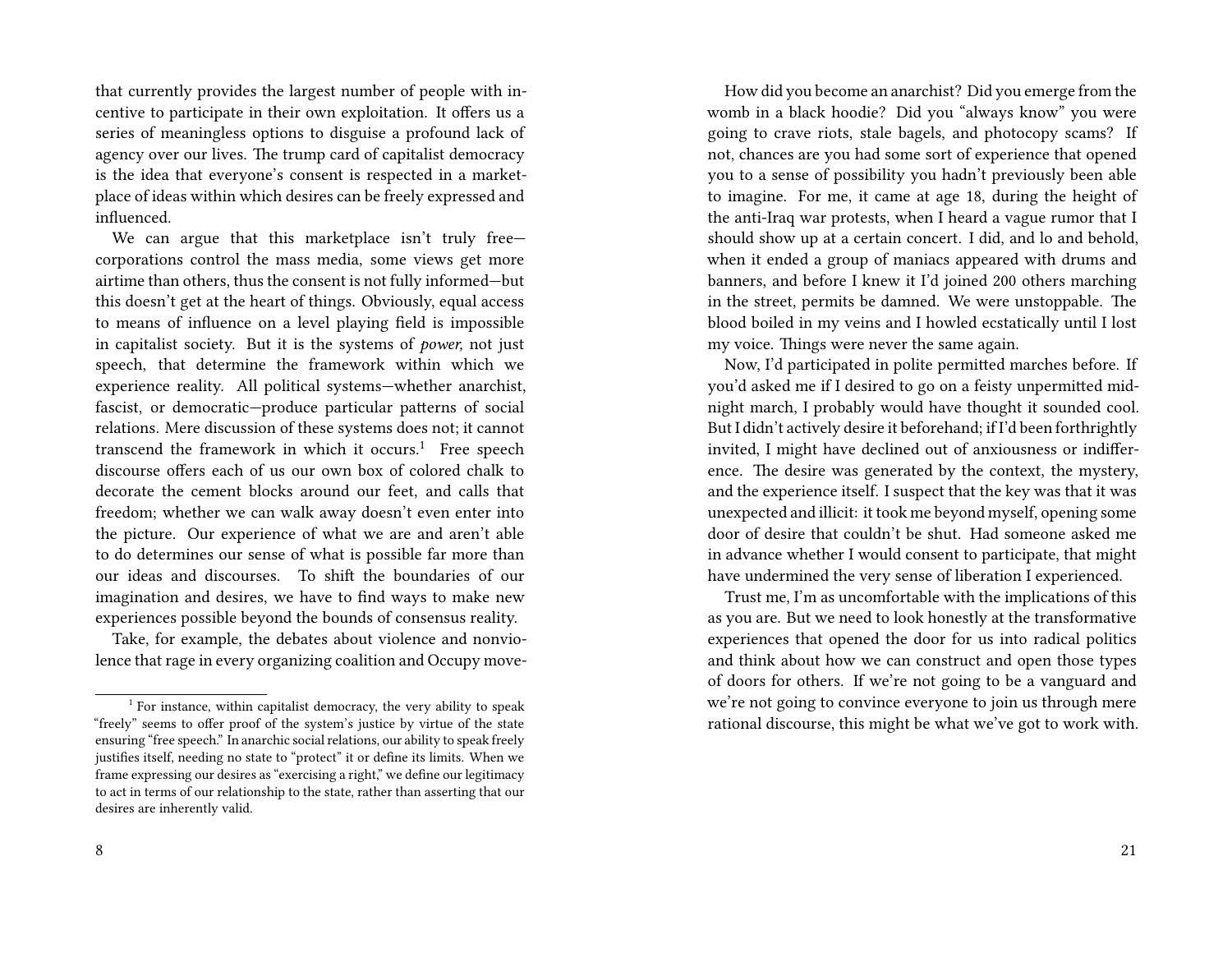into isolation among the few comrades with whom we can establish meaningful self-determined consensus. We don't think it's hopeless to resist in the face of the stranglehold of consensus reality. We want a different path forward, one that doesn't assume desire to be fixed, that doesn't rely on liberal consent.

We neither wish to impose our will on others by force, nor to disregard their desires. Instead, we want to perform a kind of magic, an alchemical operation. We want to *induce* desires, not simply *fulfill* them.<sup>5</sup>

As anarchists, our greatest strength lies not in the coherence and reason of our ideology, but in the passionate actions we undertake and the ungovernable lives we lead. Let's not try to convert people to anarchism; let's set out, with mischievous glee, to infect everyone around us with the anarchy that flows in our veins. Let's produce situations in which anarchy is possible, even likely—even *desirable* to those who might not feel any inclination towards it today.

20

ment. What is violence? At first glance, the term seems to have no more coherence than the Supreme Court definition of obscenity: *I can't define it, but I know it when I see it.* This makes it an especially dangerous tool when wielded by liberals to control group norms. But recalling that violence springs from the same root as *violation* helps us get at the meaning behind how the word is used. What is called violence is any violation of norms about legitimate use of force, norms dictated by the state and incorporated into our consensus reality. The debate about violence is really a coded discourse in which nonviolence stands in for consent; when we attempt to make space for autonomy and diversity of tactics, our opponents perceive us as disregarding consent simply for opposing the terms of consensus reality.

Observe how an anxious liberal from our local Occupy movement, dismayed by an illegal building occupation undertaken by autonomous occupiers, strives to distance the Occupy group from the occupation. He says to a reporter: "Our movement is nonviolent, it is peaceful, and it does not break the law." The building occupation involved no physical violence, nor damage to property, nor anything that could be construed as violent even within his own definition, whereas the eviction by riflewielding thugs was violent enough to shock people across the political spectrum. How can we make sense of this seeming contradiction?

It seems that the meaningful sense of *violence* here is a rupture of consensus reality. This liberal wishes to communicate that the building occupation felt like a violation of his consent. Why? Because it was related to a current in which he felt invested, yet he had not been invited to participate in decisionmaking, and it involved actions that he personally disdained. Of course, we undertook the occupation autonomously precisely for that reason: we knew we could never achieve consensus in the public general assemblies to do something that so dramatically challenged consensus reality. Whether or not

<sup>&</sup>lt;sup>5</sup> Wait, there's nothing liberating about attempting to induce desires in others. That's the function of the advertising industry, the lever of demand that has driven capitalism over the past century. Democracy purports to be a marketplace of ideas where we can all talk about what we want and then decide; different configurations of desire are constantly at war. Ad firms don't just create specific desires, they enforce a mode of desiring that can be routed through the consumer economy. Propaganda, subliminal messaging, induced addiction, outright violence: these comprise a brutal arsenal aimed at us every moment of the day. Around the globe, the military clears the path for neoliberal pillaging, while NGOs get into the business of inducing people to want to be successful at generating currencies that can be exchanged on the global market. Ought we not be suspicious of a project framed in such transparently manipulative terms? As grim as it looks, this vista reveals that if we are not partisans of certain modes of desiring, we will remain objects rather than subjects within these desiring wars. We cannot retreat into essentialist notions of unearthing our "true" desires from some internal vault, nor a pseudo-Buddhist project of extinguishing desire on an individual level while the world burns. What sets us apart is that we strive to create a world in which every person can realize her unique potential on her own terms, rather than simply pushing for this or that option within the current conditions.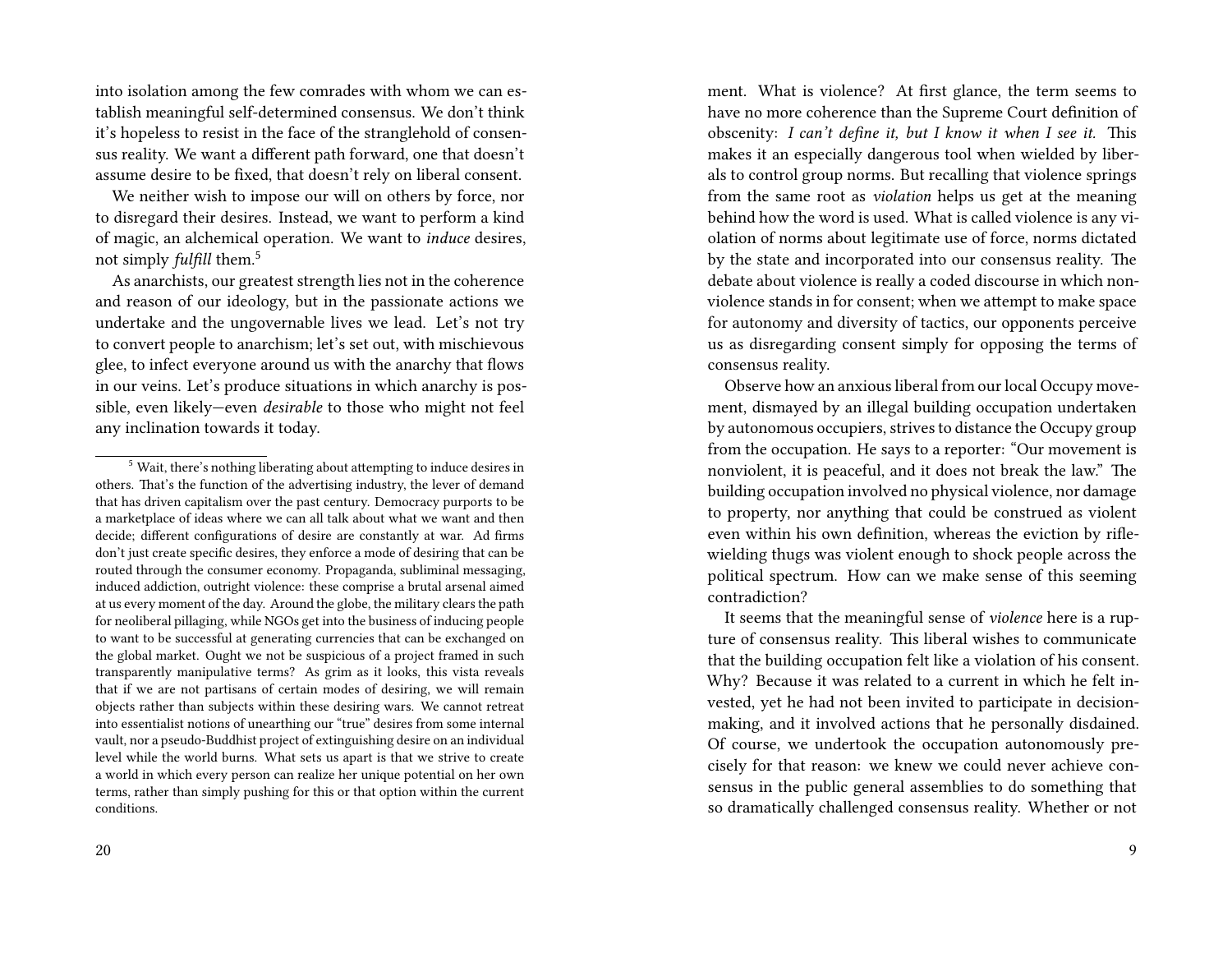the occupation hurt anyone was beside the point: its "violence" had less to do with its literal effects than its challenge to consensus reality. To him, such a challenge constituted a violation of collective consent.

Let's call this *liberal consent*: the notion that we must adhere tactically to the most conservative common denominator or else violate others' consent. We all have to put up with this system, so the logic goes, whether we chose it or not, because any violation would put us all at risk. This goes beyond a critique of representation—you shouldn't carry out an action on my behalf without my consent—to a critique of autonomy, since literally any action that presumes affinity with others is subject to the boundaries dictated by consensus reality.

This is the risk of embracing a framework of political consent. Within this logic, the most moderate elements of any group or coalition will dominate by virtue of their alignment with consensus reality. What's OK for anybody is based on what's OK for everybody, which makes our strategies for changing this world look suspiciously similar to the world we're trying to change. If we do in fact desire a radical break with what exists, let's not trap ourselves in a framework aligned with the systems we want to destroy.

Nonviolence is the only ideology that can comprehensively protect consensus reality against the antagonism of all who would transform it. By preemptively condemning anything that exceeds the parameters of civil discourse, it ensures that any resistance will ultimately strengthen the underlying framework of authority, and even passes responsibility for policing on to the loyal opposition. Liberal complicity with violent systems of control can be "nonviolent" according to this logic, because they accept the boundaries of legitimacy decreed by consensus reality. Just as every pacifist condemns armed struggle and insurrection against the state, the gains of every "nonviolent" movement and revolution they cite, from Dr. King to Gandhi, rested on a foundation of explicit or threatened state

#### 10

#### **Introducing Seduction**

There's another framework that seems to be implied by our current practice, whether or not we acknowledge it. That framework is *seduction.*

What is seduction? It's a rather unsavory concept, bringing to mind manipulative attempts to induce others to let themselves to be used for one's own ends. In a sexual context, it can imply either a romantic, charismatic, persuasive use of charm to propose a sexual encounter, or a way to trick someone into succumbing to one's advances. The connotations are discomfiting, but the salient factor is the implication that the seducer cre*ates* a desire, rather than simply unearthing it. It is this sense that we find most interesting in considering the problems of desire and consensus reality on the political level.

When we *seduce,* we present someone who ostensibly doesn't want something with a new situation in which they may want it after all. Whereas consent focuses on obtaining the go-ahead for an external action—"Is this OK?"—seduction focuses internally, on desire: "Could you *want* this?" Our practices of seduction don't aim to induce others to do things they don't want to do, but to induce others to *want to* do them, in the most meaningful sense: to want to take on all the risks and pleasures they entail.

Again, we don't believe that we can persuade everyone to consent to our dreams of anarchist revolution; not only is the deck stacked against us, but the dealer, the table, and the whole house. We don't buy into the idea that our goals are what everybody "really" wants, nor do we assume that everyone would adopt our views if only they had access to all the right information. We don't claim to represent anyone beyond ourselves, nor to stand in for any silent majority; in that sense, anarchist revolution is not a *democratic* project. Nor do we, despairing of those things, decide that to be true to our principles we must give up on transforming society altogether and retreat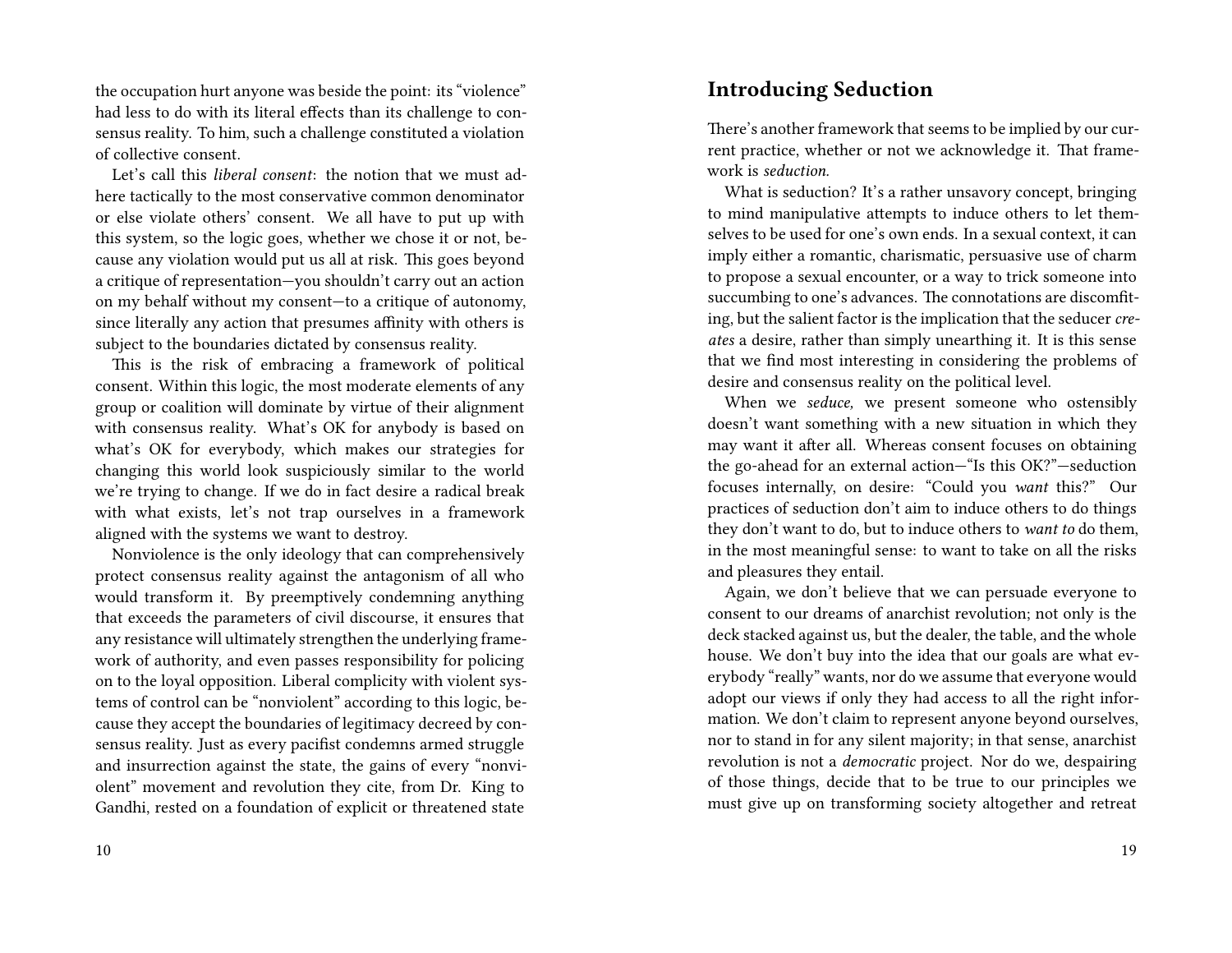as interests appear to be an objective rather than subjective matter, it is easier for an outside managerial class to get away with defining and representing them. Interests can be framed as unitary, coherent, and integrative, whereas desires are multiple, inchoate, contradictory. Identity groups share interests; friends and lovers share desires. Interests are composed of calcified blocks of desire standardized to make sense within consensus reality.

Not only is desire far more complex and unstable than our discourses allow, it's also shaped by the conditions of our misery and exploitation. Even amid contradictions and chaos, the range of what it is possible to desire rarely escapes the confines of consensus reality. Who really imagines that in a free world, we'd dream of ergonomic chairs for our cubicles, more TV channels and brands of detergent, longer chains and softer cages? This is not to demean the struggles of those who fight for better conditions within this system. It's just to say that we would be paltry revolutionaries indeed if we based our programs merely on the consensus desires of groups whose allies we want to be.

The task of the revolutionary is not the task of the ally. We are not here to make the dreams of the proletariat come true. The proletariat is produced by capitalism, which we want to destroy. The task of the revolutionary is to shift our collective sense of the possible, so that our desires and the realities they drive us to create can shift in turn. We are here to transform reality beyond where our notions of consent can lead us. We need a different discourse to imagine the transformations that can open pathways out of consensus reality.

violence. We shake our heads at liberal reluctance to acknowledge that the state is fundamentally rather than incidentally violent, but that violence is woven so seamlessly into consensus reality that it simply doesn't register.

The violence so anxiously opposed by liberals is, by definition, that which ruptures consensus reality. And this is precisely why we consider that violence *necessary*: framing resistance as registering our "dissent" does not attack consensus reality but merely identifies our position within it. There are not opposing partisans *within* consensus reality—Republicans and Democrats, activists and reactionaries—but only partisans *of* consensus reality and partisans *against* it.

In short, the liberal notion of consent is a barrier to revolution. By definition, breaking consensus reality cannot be consensual. We have to move beyond political consent discourse to imagine liberating strategies for transforming reality.

# **Can We Rescue the Political Discourse of Consent?**

So liberal consent is a tool for defending consensus reality, useless to our project of liberation. But that doesn't necessarily mean we have to give up on the discourse of consent itself. Are there ways to respond to these objections within a consentbased framework? Let's explore some of the possible responses to liberal consent rhetoric.

*Decision-making should be weighted to prioritize the most affected.* According to this principle, the greater the impact a decision will have on a person, the more leverage he or she should have in the decision-making process. For instance, the opinions of a poor neighborhood's long-term residents should count for more than those of developers or wealthier newcomers when determining whether to build new condominiums. Thus, how consensual an action is depends not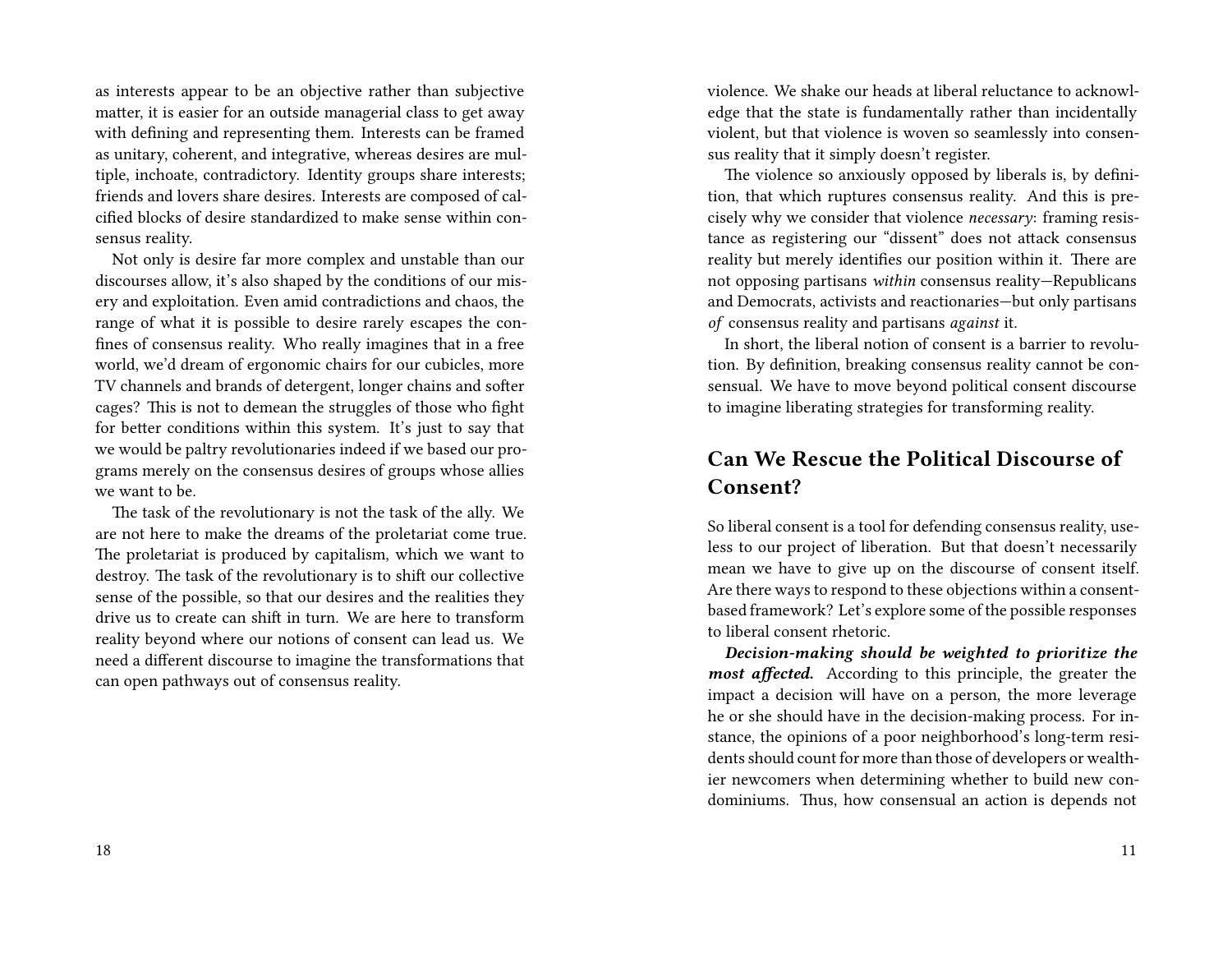on whether every citizen, equal under the law, would check yes or no about it on a ballot; rather, individuals' feelings are weighted proportionally according to how the consequences will impact them.

This sidesteps some of the problems of negotiating political consent across power differentials; it looks attractive as a way to navigate conflicting priorities in a society based on values beyond the profit motive. But does this principle offer us useful guidance on how to get there? We can't easily determine who will be most affected by strategies intended to create unpredictable situations so as to open up the horizon for transformation. Some activists see those most *vulnerable* to the potential consequences of militant tactics as the most *impacted* by any escalation beyond the confines of consensus reality politics. In practice, this concern can function to impose a tactical conservatism, reproducing the effect of liberal consensus and creating a dichotomy between resisting effectively and prioritizing others' safety.<sup>2</sup>

On the other hand, in trying to legitimize our efforts according to this principle, we sometimes fall into the trap of

# **Desire, Consent, and Politics**

What is desire? Let's conceive of desires not as internal elements emanating from within individuals, but as autonomous forces that flow through them. Individuals don't desire things; whole societies produce and circulate desires, even if those desires remain submerged in most people. The fundamental unit of our analysis is not the individual human being, but the desire, with humans as the medium.

How can we conceive of desire and selfhood as they relate to consent and political action? The existing consent discourse presupposes static notions of self and desire. It presumes that desire is monolithic, composed of a single thrust rather than multiple pulls in different directions. When we have multiple desires, the desire that garners the plurality in our internal electoral process is assumed to be the only one that counts. Consent discourse presumes that what we want is knowable and can be articulated within the framework of our shared reality.

In reality, the desires we experience are not fixed or unitary. They shift constantly based on our experiences and contexts. They are multiple, contradictory, and divergent, surprising us with their diversity, frustrating us with their mutability. They resist our attempts to confine or domesticate them. They simply can't fit into a two-dimensional binary model of consent, wherein we either want something or we don't. This realization is terrifying, but it opens up new ways of understanding the revolutionary project in relation to the consensus reality arrayed against us.

The nature of desire is complex and centrifugal, in contrast to the simplifying and centripetal nature of *interests.* The traditional approach of the left is for organizers to assist constituencies in winning victories that build power, which will presumably be deployed towards increasingly radical ends. The goals of these victories are generally framed in terms of the *interests* of the constituency, not their *desires.* This is a clever trick:

 $2$ <sup>2</sup> This has happened again and again, from the post-inauguration march through Adams Morgan in Washington DC in 2005 to the Oscar Grant riots, any time collective action isn't peaceful, legal, and fully pacified. People who are more vulnerable to state violence or other potential consequences of escalation—and, more often, self-appointed spokespeople whose privilege enables them to feel entitled to represent others—speak out against militant tactics. Since many anarchist agitators are shielded in part by the privileges of white skin, a male body, no children, and legal citizenship, it is held to be irresponsible to raise the stakes without the input of more vulnerable people who may be affected. Anarchists often counter that those shielded by privilege are precisely the ones who should put their bodies on the line. But in large mixed crowds with a potential for explosive conflict, the question of consent inevitably rears its head. Self-righteous leftists assume that the purpose of massing in the streets is simply to "speak truth to power," but the rest of us have to grapple with how to precipitate conflict in ways that don't reinforce the wedges our enemies would drive between us "bad protestors" and our potential comrades.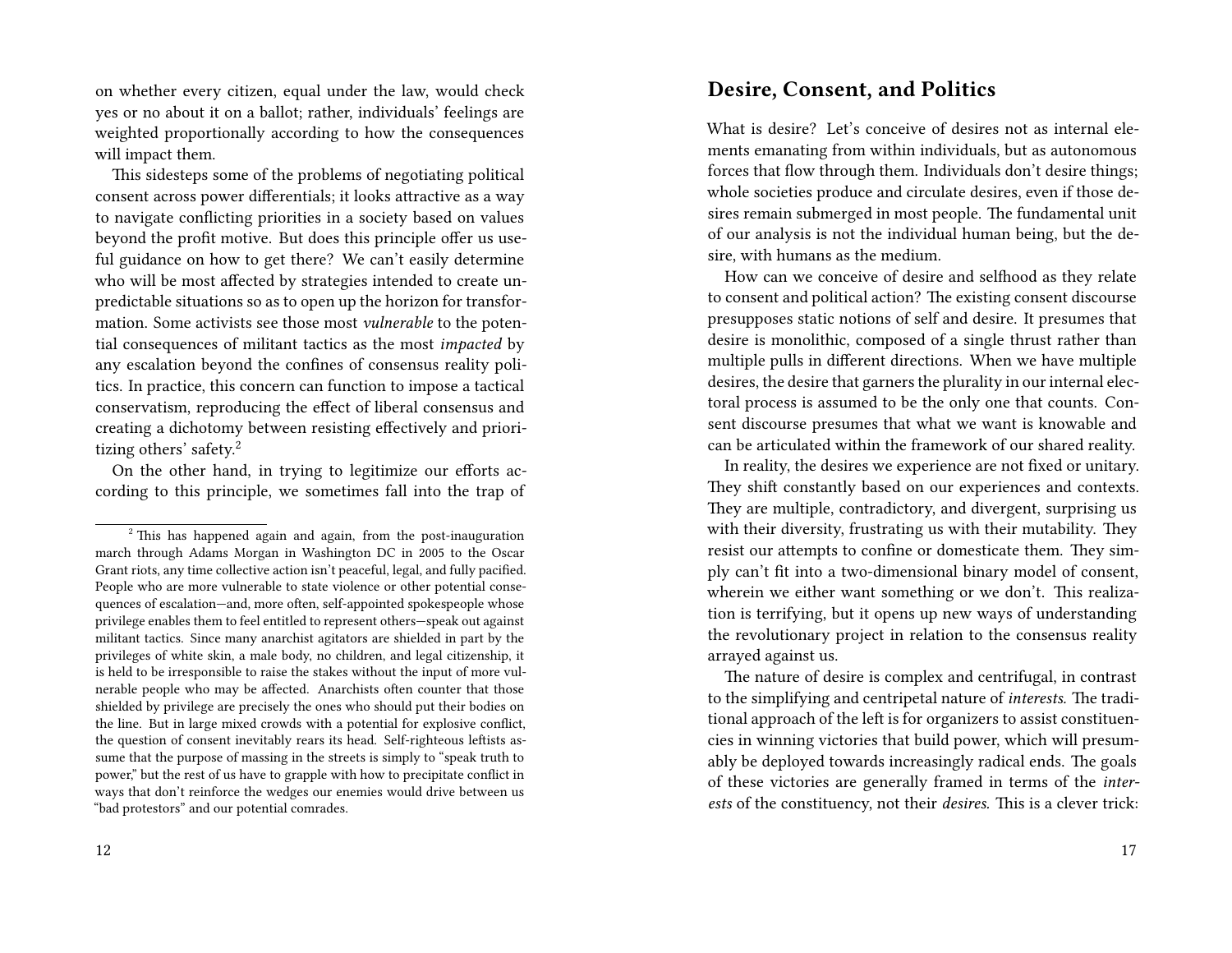tal transparency, which would either preclude illegal activity or consign us all to the certainty of prison. An informed consent framework neither enables us to imagine how to achieve a consensus for revolution nor suffices to determine how much information to share with whom about the actions we take to fight for it.

In concluding that the consent framework can't accommodate our political needs, we're not endorsing the violation of consent. Rather, we're acknowledging that the consent framework has not been sufficient to transcend the self-defeating dichotomy between either respecting consent to such an extent that we can't overthrow capitalism or disregarding it entirely. The point is to come up with a framework that solves those problems, not to throw out what gains we've made already.<sup>4</sup>

In fact, our basis for opposing capitalism and hierarchy goes far beyond the claim that these systems operate without our consent. Ultimately, we fight for new worlds out of *desire,* and in order to move beyond the limitations of political consent discourse we have to look more closely at what desire is.

using the example of a few individuals who support an action to stand in for an entire imagined demographic. We ascribe a mythical authenticity to specific local, working-class, indigenous, or other people who express enthusiasm for our activities, implicitly writing off those who don't. We make such supporters into a sort of prosthesis for ourselves that entitles us to act against the ostensible majority, imagining our chosen comrades to represent the most affected. Every activist has a preferred imaginary friend, whether the workers favored by IWW organizers, the West Virginia locals courted by opponents of mountaintop removal, or the extras in hip hop videos that insurrectionists hope will join them in the streets.

This is not only tokenizing, but dangerous, as it can lead us to overestimate popular support for our actions. Yet it is supported by a variety of rationalizations: just because we don't see public support doesn't mean it isn't there; the people who are most marginalized—who, we assume, are most likely to support our unpopular actions—are the least free to express that support publicly; and so on. There is some truth in these arguments. But when we gamble on this imaginary-friend fantasy as an effort to weigh by proxy the consent of the unrepresented—now represented by our presumed affinity with them—we're just deluding ourselves.

*Decision-making must be broadened to include all the people impacted.* Often, many of those who will be impacted by supposedly consensual decisions do not have appropriate leverage on them. For instance, the university's board of governors can decide by consensus to raise tuition, but what kind of consensus is that without the participation of the students who'll be paying it? If decisions included all stakeholders and elites couldn't impose them by force, wouldn't there be hope for a politics of consent?

Unfortunately, this framework is more useful for preventing actions or challenging their validity after the fact than for initiating them. The impacts of our actions ripple out far beyond

<sup>&</sup>lt;sup>4</sup> Also, what does this imply in the realm of sexuality? Remember, our goal in acknowledging the limitations of consent discourse is not to discard it entirely but to determine where it can take us and where else we need to go. Consent provides us with crucial tools for treating each other with care in sexual interactions. At the same time, we can challenge simplistic notions of desire: some of our most deeply erotic moments occur not when we finally achieve a desire previously fixed within us, but when we experience unexpected and unprecedented forms of pleasure. Perhaps insights from our discourse of political seduction can offer perspective on our sexuality, but we maintain our allegiance to consent discourse in sex. Our critique of political consent discourse isn't abstract, but based on its *tactical* shortcomings, the limitations of what it allows us to do and imagine. By contrast, sexual consent discourse has proven its utility in our daily lives, inducing us to examine our desires and transform how we relate to each other erotically.